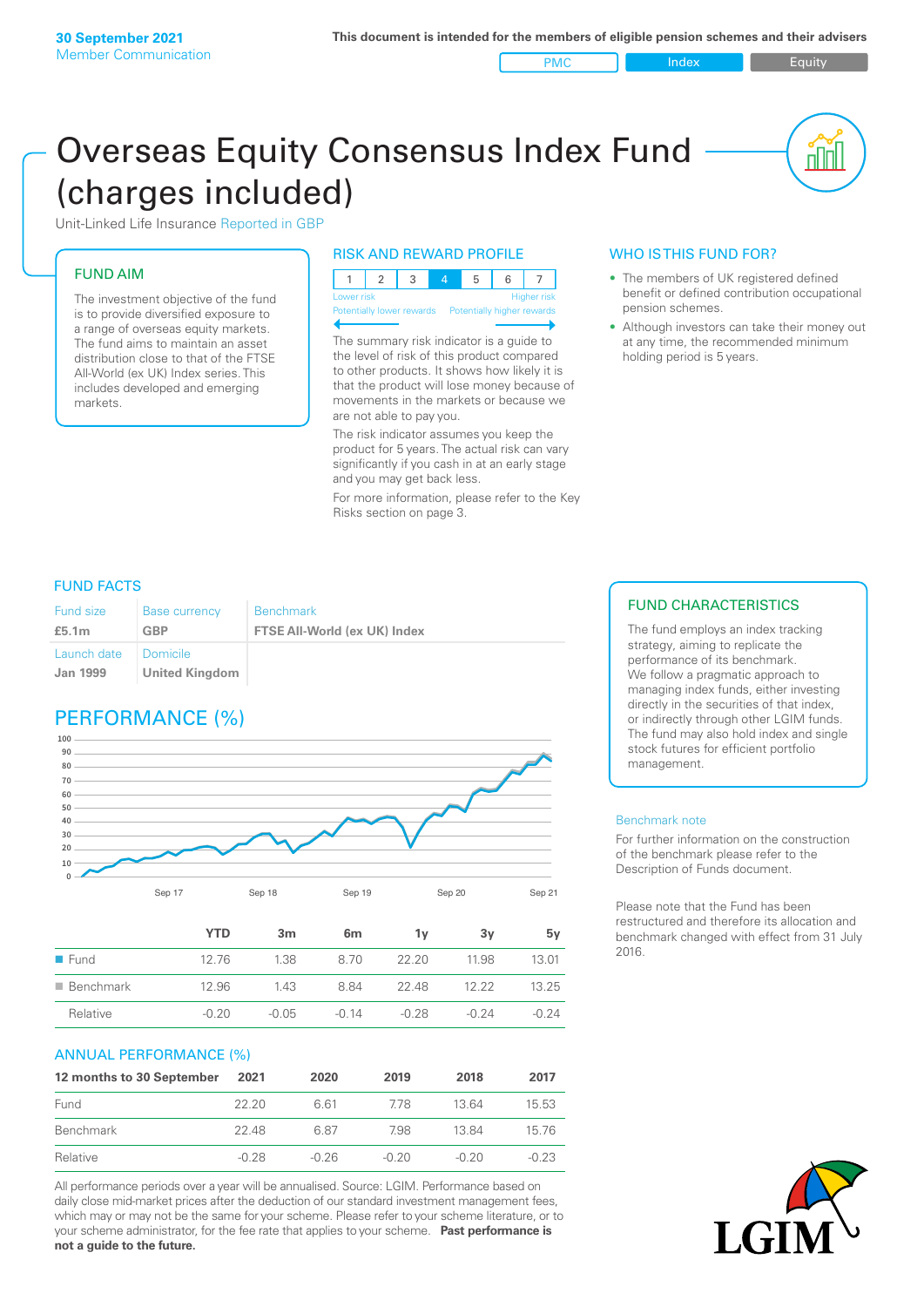Unit-Linked Life Insurance Reported in GBP

# PORTFOLIO BREAKDOWN

All data source LGIM unless otherwise stated. Totals may not sum due to rounding. In order to minimise transaction costs, the Fund will not always own all the assets that constitute the index and on occasion it will own assets that are not in the index. The number of fund holdings can differ from the index due to corporate events and proxy holdings.



# SECTOR (%)

| ■ Technology               | 242  |
|----------------------------|------|
| Consumer Discretionary     | 15.4 |
| $\blacksquare$ Financials  | 14.2 |
| $\blacksquare$ Industrials | 13.3 |
| $\blacksquare$ Health Care | 11.3 |
| ■ Consumer Staples         | 5.5  |
| ■ Basic Materials          | 3.5  |
| ■ Energy                   | 3.5  |
| ■ Telecommunications       | 3.4  |
| $\Box$ Other               | 5.7  |
|                            |      |

# MARKET CAPITALISATION (%) TOP 10 HOLDINGS (%)

| $\blacksquare$ Large | 824  |
|----------------------|------|
| $\blacksquare$ Mid   | 17.6 |

■ Top 10 holdings 16.0% Rest of portfolio 84.0% No. of holdings in fund 4,047

| Apple Inc                          | 3.5            |
|------------------------------------|----------------|
| Microsoft Corp                     | 3.3            |
| Amazon.Com Inc.                    | 22             |
| Facebook                           | 13             |
| Alphabet CI A                      | 13             |
| Alphabet CI C                      | 12             |
| Tesla Inc                          | 1 <sub>0</sub> |
| Nvidia Corp                        | 08             |
| Taiwan Semiconductor Manufacturing | 0 S            |
| JPMorgan Chase & Co                | 0 8            |
|                                    |                |

# REGION (%)

| North America                 | 63.0 |
|-------------------------------|------|
| Europe (ex UK)                | 13.4 |
| <b>World Emerging Markets</b> | 11.1 |
| Japan                         | 73   |
| Asia Pac ex Japan Dev         | 5.0  |
| Middle East/Africa Dev        | 02   |
|                               |      |



The Index Fund Management team comprises 25 fund managers, supported by two analysts. Management oversight is provided by the Global Head of Index Funds. The team has average industry experience of 15 years, of which seven years has been at LGIM, and is focused on achieving the equally important objectives of close tracking and maximising returns.